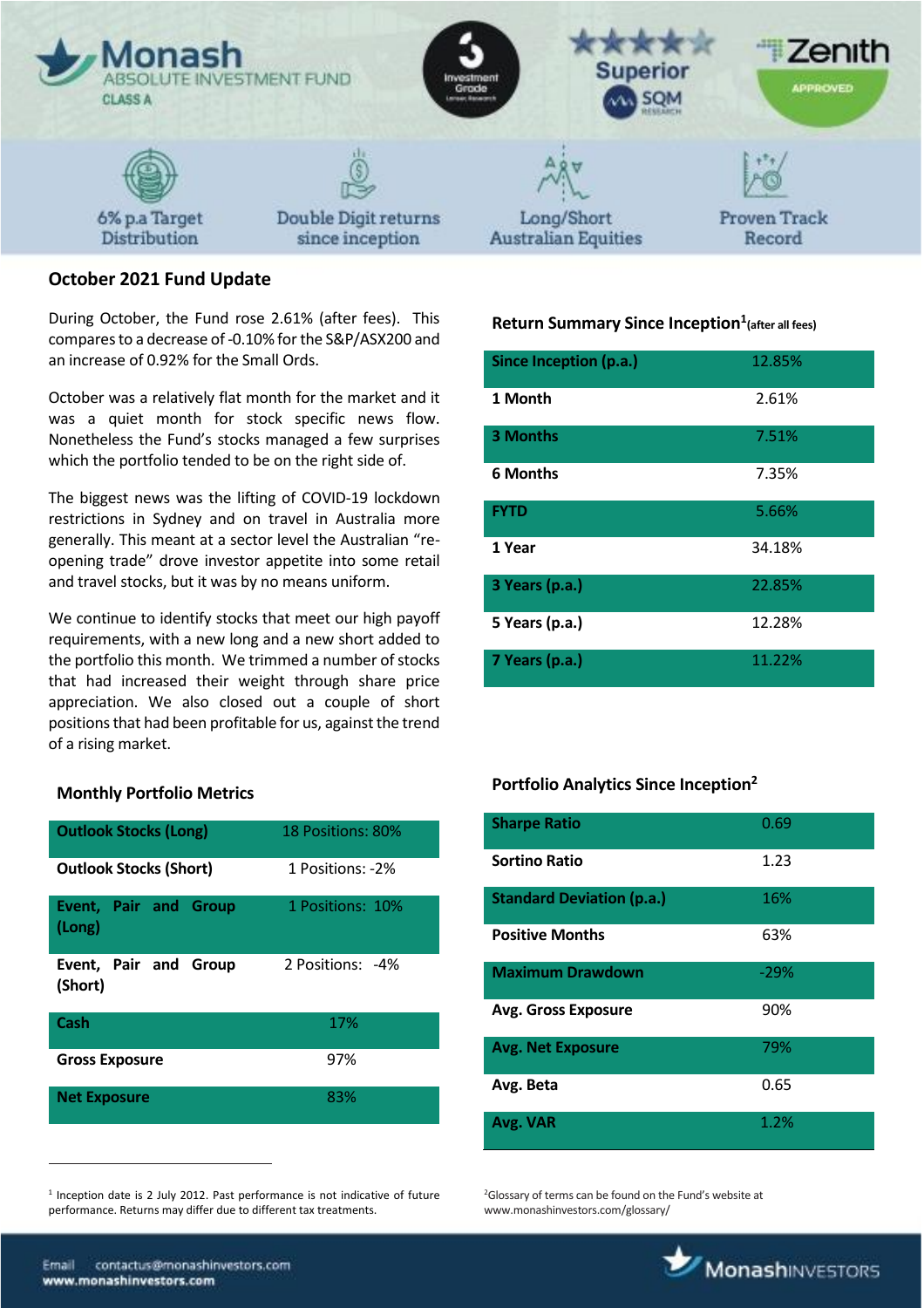

### **Major Contributors**

The best contributor was Lovisa Holdings Ltd (ASX: LOV). You may recall from last month's update that Lovisa's share price increased by 32% over the September quarter. Well this month it did another 14%. Lovisa is a vertically integrated jewellery retailer with a strong store roll out program. It is a beneficiary of economies re-opening after COVID lockdowns, and we are certainly seeing that in its like-for-like sales numbers.

During October LOV announced that Shane Fallscheer, its CEO of 12 years, would be leaving the company<sup>3</sup>. Rather that this being a drag on the share price, the price of LOV actually rose on the news. This was not because the market was pleased to see the back of Shane, but rather because it was so pleased with his replacement, Victor Herrero. Victor comes from Inditex Group, one of the world's largest fashion retailers with 8 store formats such as Zara, Pull & Bear and Massimo Dutti.

The Inditex group, with over 6,000 stores in 80 markets and sales over US\$25 billion pioneered fast fashion retailing growing numerous brands, including Zara, around the world. During Victor's time at Inditex, he held numerous roles including Head of Asia Pacific and Managing Director Greater China and led the company's expansion through this region rolling out 800 stores across multiple countries including China and India.

It was not previously anticipated that Lovisa would be rolling out their stores in China or India, but with Victor at the helm the entry of Lovisa's successful format into these large markets becomes a likelihood, and the share price rose.

Coincidentally, the next best contributor for the month also announced a new CEO<sup>4</sup>. People Infrastructure (ASX: PPE) PPE is a workforce management business. It sits on a modest valuation multiple but has good underlying organic growth (ex COVID) and has also been achieving growth by acquisition. We expect a strong recovery in PPE as the Australian economy emerges from lockdowns.

PPE replaced its CEO (Declan Sherman, who had returned to managing the business in an interim capacity) with another executive who seems to be a good fit. The stock price rose 15% over the month.

### **Major Detractors**

 $\overline{a}$ 

The biggest detractor by far was EML Payments (ASX: EML) which fell 24% over the month. It provided an update to its ongoing correspondence with the Central Bank of Ireland (CBI) relating to its Prepaid Financial Services (PFS) business<sup>5</sup>. CBI has asked for "certain limits to be applied to programs" that could "materially impact the European operations", with EML's proposed growth targets "higher than what the CBI would want to see".

At face value this would seem to be negative news. However EML noted "the nature of those potential directions is more limited than those originally foreshadowed by the CBI in May 2021". Furthermore, we expect that the proportion of EML's PFS business that this will apply to will fall sharply over time. While EML has to be careful in how it responds publically to the regulator, we do not think that this outcome will have much effect on EML's future earnings apart from increasing compliance costs somewhat.



<sup>3</sup> https://cdn-api.markitdigital.com/apiman-gateway/ASX/asx-research/1.0/file/2924-02434609-3A578028?access\_token=83ff96335c2d45a094df02a206a39ff4

<sup>4</sup> https://cdn-api.markitdigital.com/apiman-gateway/ASX/asx-research/1.0/file/2924-02434027-2A1330217?access\_token=83ff96335c2d45a094df02a206a39ff4

 $^5$  https://cdn-api.markitdigital.com/apiman-gateway/ASX/asx-research/1.0/file/2924-02432753-2A1329570?access\_token=83ff96335c2d45a094df02a206a39ff4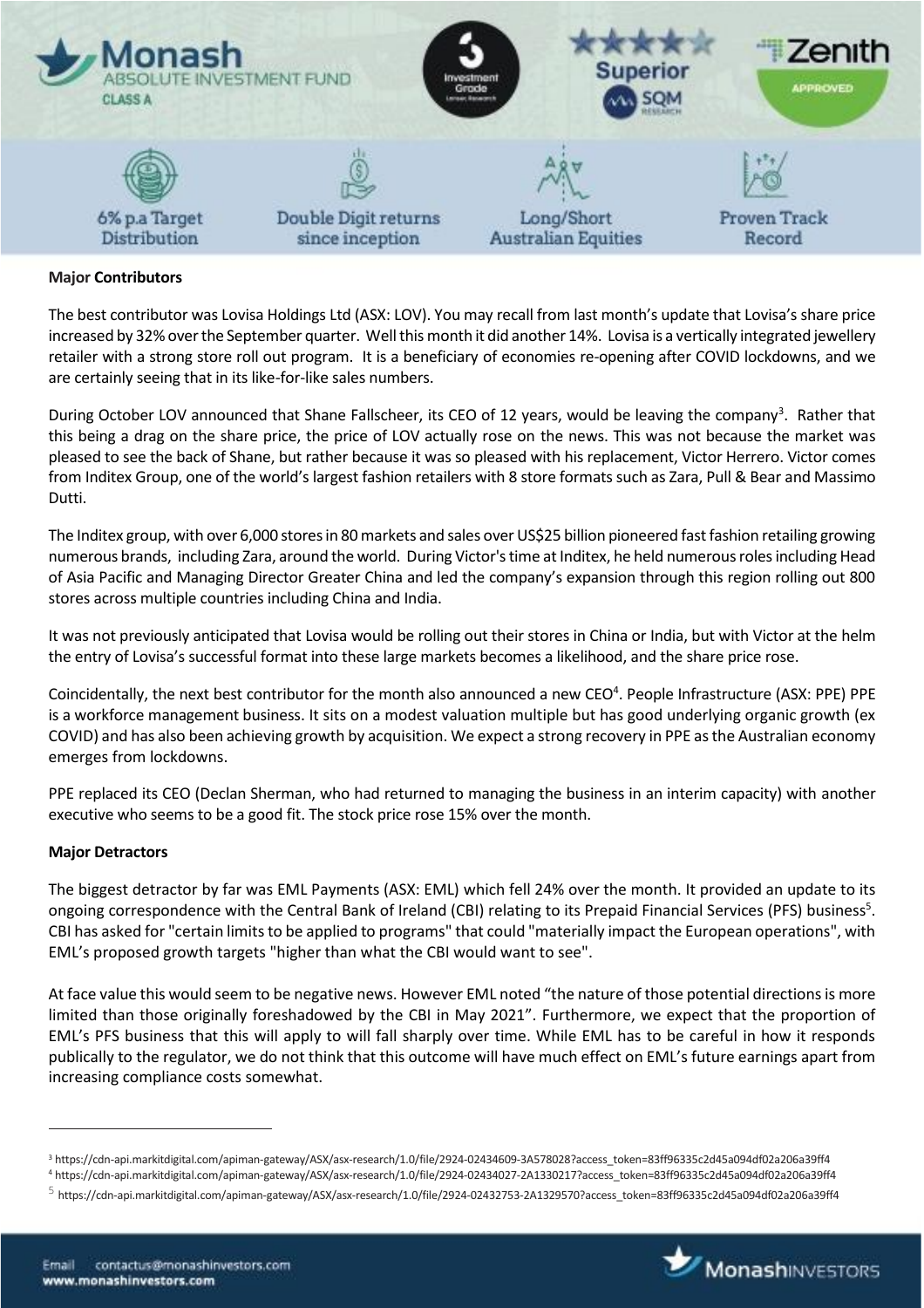

**For all business development enquiries, please contact Cameron Harris (Acting on behalf of Monash Investors)** P: +61 400 248 435 E:cameron@gsmcapital.com.au Acting on behalf of Monash Investors

**For all investors enquiries, please contact Link Market Services Limited**

E[: Monash@linkmarketservices.com.au](mailto:Monash@linkmarketservices.com.au)

This Document is issued by Monash Investors Pty Limited ABN 67 153 180 333, AFSL 417 201 ("Monash Investors") as authorised representatives of Sanlam Private Wealth Pty Ltd ABN 18 136 960 775, AFSL 337 927 ("Sanlam") for the provision of general financial product advice in relation to the Monash Absolute Investment Fund ARSN 606 855 501 ("Fund"). Monash Investors is the investment manager of the Fund. The Trust Company (RE Services) Limited ABN 45 003 278 831, AFSL 235 150 ("Perpetual") is responsible entity of, and issuer of units in, the Fund. The inception date of the Fund is 2nd July 2012.

The information provided in this document is general information only and does not constitute investment or other advice. The content of this document does not constitute an offer or solicitation to subscribe for units in the Fund or an offer to buy or sell any financial product. Accordingly, reliance should not be placed on this document as the basis for making an investment, financial or other decision. This information does not take into account your investment objectives, particular needs or financial situation. Monash Investors, Sanlam and Perpetual do not accept liability for any inaccurate, incomplete or omitted information of any kind or any losses caused by using this information. Any investment decision in connection with the Fund should only be made based on the information contained in the disclosure document for the Fund. A Product Disclosure Statement ("PDS") issued by Perpetual dated 1 July 2021 together with a Target Market Determination ("TMD"), both issued by Perpetual, is available for the Fund. You should obtain and consider the PDS and TMDF for the Fund before deciding whether to acquire, or continue to hold, an interest in the Fund. Initial Applications for units in the Fund can only be made pursuant to the application form attached to the PDS. A copy of the PDS and TMD is available at www.monashinvestors.com.

Performance figures assume reinvestment of income. Past performance is not a reliable indicator of future performance. Comparisons are provided for information purposes only and are not a direct comparison against benchmarks or indices that have the same characteristics as the Fund. Monash Investors, Sanlam and Perpetual do not guarantee repayment of capital or any particular rate of return from the Fund and do not give any representation or warranty as to the reliability, completeness or accuracy of the information contained in this document. All opinions and estimates included in this document constitute judgments of Monash Investors as at the date of this document are subject to change without notice. Perpetual is not responsible for this document.

In relation to the target distribution, this is a target return only. There is no guarantee the Fund will meet its investment objective. The payment of a quarterly distribution is a goal of the Fund only and neither Monash Investors or Perpetual provide any representations or warranty (whether express or implied) in relation to the payment of any quarterly cash income. The Fund reserves the discretion to amend its distribution policy.

The rating issued 09/2021 is published b[y Lonsec Research Pty Ltd](http://www.lonsec.com.au/) ABN 11 151 658 561 AFSL 421 445 (Lonsec). Ratings are general advice only, and have been prepared without taking account of your objectives, financial situation or needs. Consider your personal circumstances, read the product disclosure statement and seek independent financial advice before investing. The rating is not a recommendation to purchase, sell or hold any product. Past performance information is not indicative of future performance. Ratings are subject to change without notice and Lonsec assumes no obligation to update. Lonsec uses objective criteria and receives a fee from the Fund Manager. Visit lonsec.com.au for ratings information and to access the full report. © 2020 Lonsec. All rights reserved.

The rating contained in this document is issued by SQM Research Pty Ltd ABN 93 122 592 036 AFSL 421913. SQM Research is an investment research firm that undertakes research on investment products exclusively for its wholesale clients, utilising a proprietary review and star rating system. The SQM Research star rating system is of a general nature and does not take into account the particular circumstances or needs of any specific person. The rating may be subject to change at any